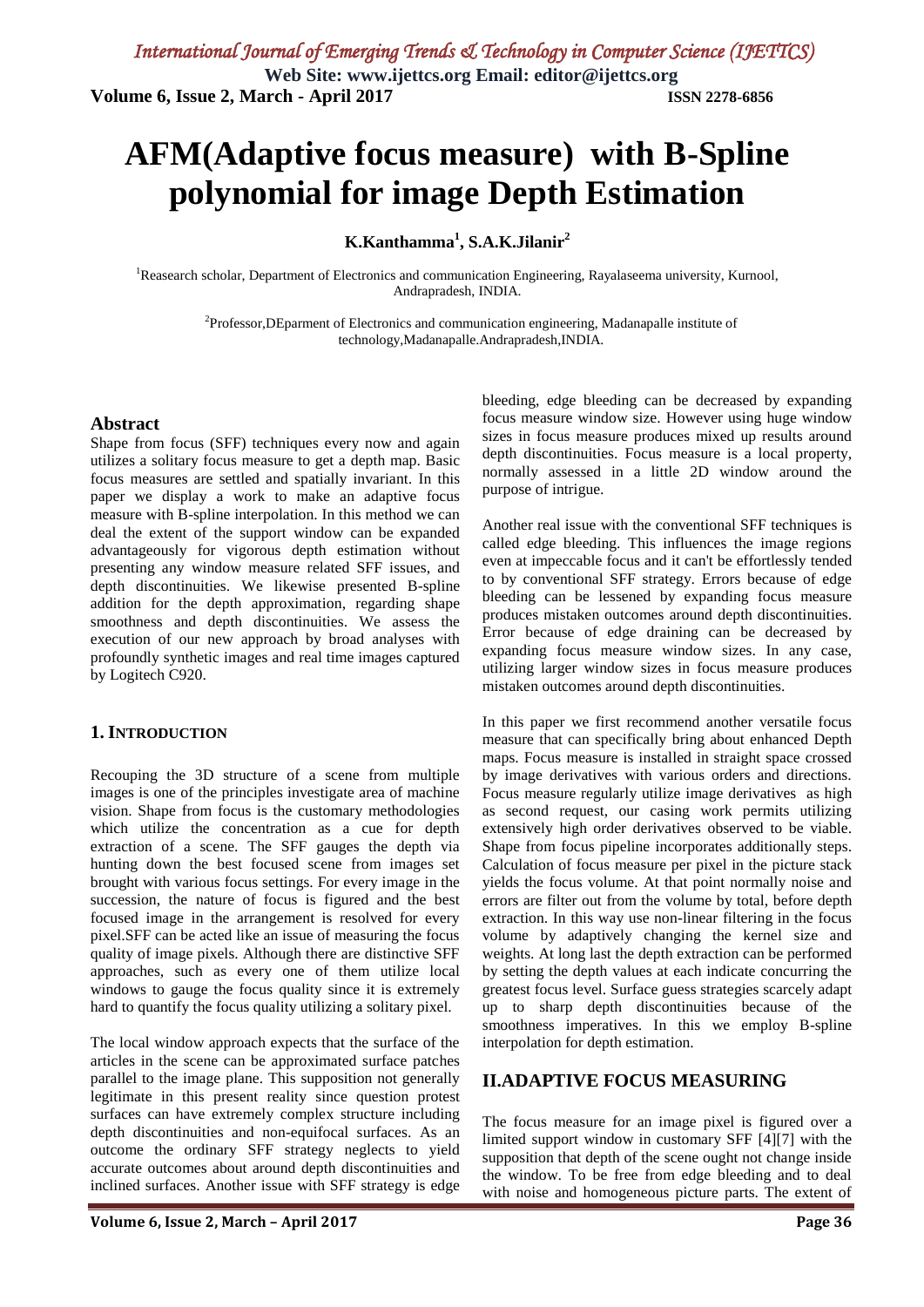# *International Journal of Emerging Trends & Technology in Computer Science (IJETTCS)*

**Web Site: www.ijettcs.org Email: editor@ijettcs.org**

### **Volume 6, Issue 2, March - April 2017 ISSN 2278-6856**

the window must be sufficiently huge. Nonetheless, bigger bolster windows situated on depth discontinuities contain pixels from different depths which disregard the equifocal surfaces presumption. Subsequently, depth estimation around these districts would be in precise.

So as to recoup depth of surfaces around homogeneous and uproarious districts as well as around depth discontinuities, a legitimate bolster window ought to be chosen for every pixel adaptively. Expecting that image attributes contains signals about scene structure, it is conceivable to create an adaptive support window for every pixel in view of the local image qualities.

We have to assess intensity assortments of the whole image. Sadly, ordinary cameras with huge gap focal points tend to obscure image regions around depth discontinuities not withstanding for impeccably focused surfaces, subsequently it is unrealistic to fabricate adaptive support window from partially focused images in the succession. Rather than utilizing partially focused images, we utilized the all-focused image to produce image setting subordinate adaptive support windows. Take note of that utilizing the all-focused image does not add any computational intricacy to the framework.

Adaptivity of window is accomplished by doling out weights to every pixel in the support window. Distinctive support windows are computed for every pixel in the allfocused picture. The weights are allocated to the support window pixels as per closeness and vicinity scores between the pixels encased by the window and the pixels for which window is registered. Comparable and close pixels get larger weights in the presumption that most likely lies on a similar surface. Weights of the support window  $\alpha_{x0,y0}$  based on the pixel  $x_0, y_0$  are processed utilizing all-focused image  $I_f$  as per the accompanying equation[1,2]

$$
\Psi_{x0,y0}(x,y) = e^{-\left(\frac{\Delta d}{\beta_1} + \frac{\Delta f}{\beta_2}\right)} - \dots - \dots - \dots - (1)
$$
  
Where  $\Delta d = \sqrt{(x - x_0) + (y - y_0)^2}, (x, y) \in \alpha_{x0,y0}$ 

∆d is Euclidian distance in spatial domain, ∆I is Euclidian distance in color space and  $β_1$ ,  $β_2$  are constant parameters to supervise relative weights.

Utilizing one of the standard focus measure operators *(FM)* initial focus measures are processed for all partially focused images. At that point the new focus measure *(AFM)* for pixel  $x_0, y_0$  is figured utilizing support window delivered utilizing equation1.

$$
AFM(x_0, y_0) = \sum_{(x, y) \in x_0, y_0} \prod_{y, y_0} (x, y)FM - \cdots - (2)
$$

The best focused frame can be obtained by applying by applying new AFM for each image in the sequence.[1,2]

### **III.B-SPLINE INTERPOLATION**

In this paper we implemented cubic B-Spline polynomial to evaluate perfect depth by interpolating best focused frames obtained by new AFM. Interpolation is the process of determining the values of a function at positions lying

between its samples. It achieves this process by fitting a continuous function through the discrete input samples. This permits input values to be evaluated at arbitrary position. Whatever point you go for some interpolation, we need to make utilization of certain interpolation functions and this interpolation operation of the interpolation functions ought to fulfill certain conditions.

The conditions are; the interpolation function should have a finite region of support. That means when we do the interpolation, we should not consider the sample values from say minus infinity to plus infinity. Then the second property which this interpolation operation must satisfy is it should be a smooth interpolation. That means by interpolation, we should not introduce any discontinuity in the signal. Then the third operation, the third condition that must be satisfied for this interpolation operation is that the interpolation must be shift invariant. B-Spline interpolation functions satisfy all these 3 properties which are desirable properties for interpolation.

So for interpolation, what we use is say f(t) should be equal to some  $p_i$  into  $B_{ik}(t)$  where *I* vary from 0 to say n where  $p_i$  indicates the  $i^h$  sample and  $B_{ik}$  is the interpolation function.

$$
f(t) = \sum_{i=0}^{n} P_{i}B_{i,k}(t)
$$
\n
$$
\text{Where}
$$
\n
$$
B_{i,k} = \frac{(t - t_{i})B_{i,k-1}(t)}{t_{1+k-1} - t_{1}} + \frac{(t_{i+k} - t)B_{i+1,k-1}(t)}{t_{i+n} - t_{i+1}}
$$
\n
$$
B_{i,1}(t) = 1 \qquad t_{i} \le t < t_{i+1}
$$
\n
$$
= 0 \qquad \text{otherwise}
$$

Here we find the region of support for  $B_{i,l}$  is just 1 sample interval. For  $B_{i,2}$ , the region of support is just 2 sample intervals. For  $B_{i,3}$ , it is 3 samples intervals and for  $B_{i,4}$ , it is 4 sample intervals. The quadratic one is for the esteem k equivalent to 3, it is ordinarily not utilized on the grounds that this does not give a symmetric interpolation. Whereas, using the other 3 that is  $B_{i,1}$ ,  $B_{i,2}$ ,  $B_{i,4}$ , we can get symmetric interpolation. $n^{th}$  degree of B-Spline polynomial can be calculated by using *n* convolution of box filter. The cubic B-Spline can be defined as

$$
B_{0,4}(t) = \begin{cases} \frac{t^2}{6} 0 \le t < 1 & \text{...} \tag{4} \\ \frac{-3t^2 + 12t^2 - 12t + 4}{6} 1 \le t < 2 \\ \frac{4 - t^2}{6} 3 \le t < 0 \\ \frac{4 - t^2}{6} 3 \le t < 0 \end{cases}
$$

The positivity of the kernel is alluring for depth approximation. When utilizing part with negative lobes, it is conceivable to produce negative qualities while inserting positive information. Since negative intensity qualities are good for nothing for show, it is alluring to utilize entirely positive interpolation kernel to ensure the energy of the introduced image [5].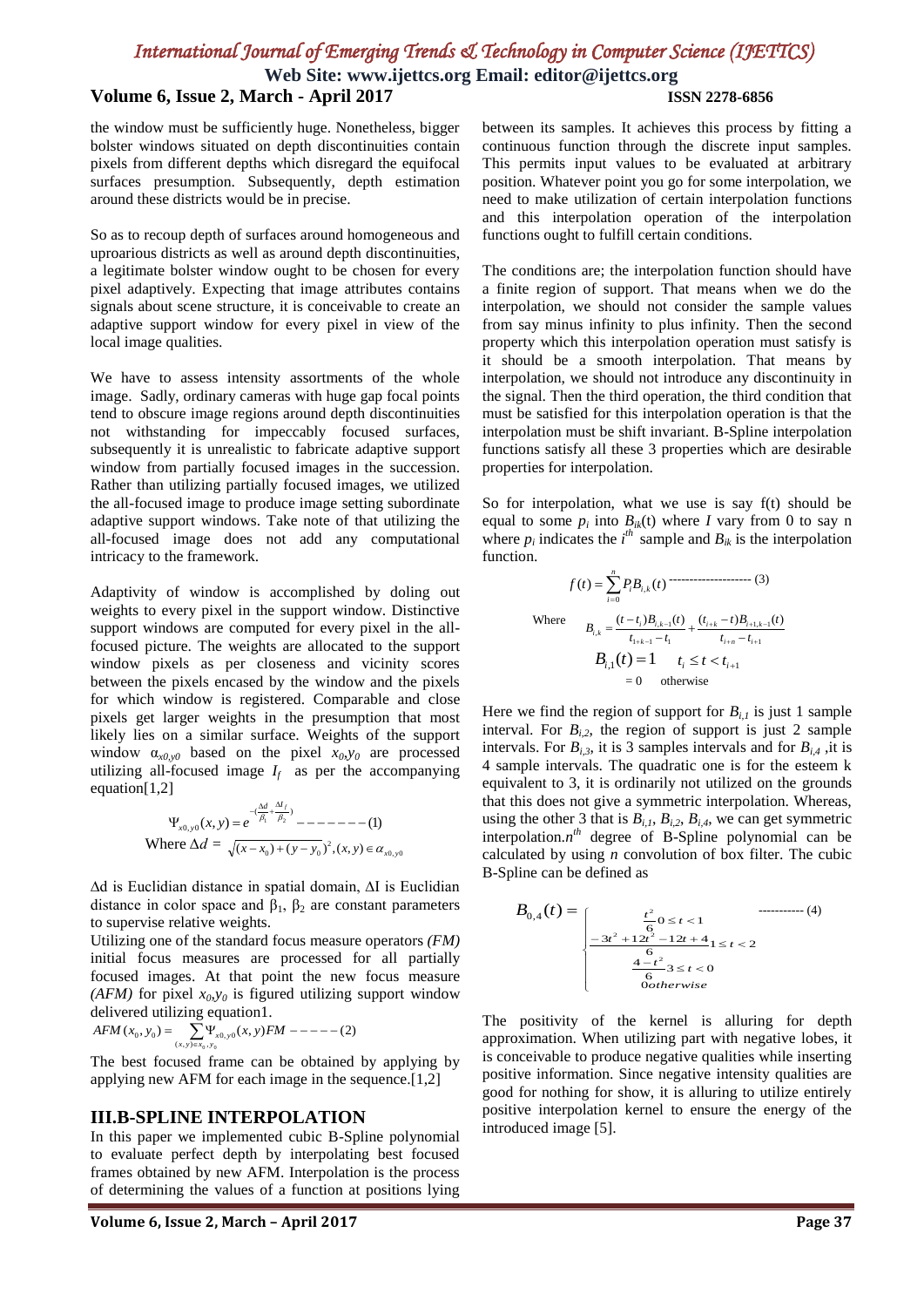# *International Journal of Emerging Trends & Technology in Computer Science (IJETTCS)*

**Web Site: www.ijettcs.org Email: editor@ijettcs.org**

**Volume 6, Issue 2, March - April 2017 ISSN 2278-6856**

### **IV.RESULT**

With a specific end goal to test and check exactness and adequacy of our strategy, we performed experiments on synthetic images of various focus levels. Furthermore, real time images of different focus levels captured by Logitech C920 camera. We tried our technique additionally difficult real scenes including sharp depth discontinuities. Five arrangements of test images were captured in the lab utilizing a real camera Logitech C920. For each set, 30 images were gotten with various focus levels. We ascertained the RMSE errors and statistical parameters between our outcome and ground truth esteem.

| Sequence of Database images                         | Depth map output   |
|-----------------------------------------------------|--------------------|
|                                                     |                    |
|                                                     |                    |
| Realtime images captured by<br>Logitech C920 camera | Depthmap<br>output |
|                                                     |                    |
|                                                     |                    |
|                                                     |                    |
|                                                     |                    |
|                                                     |                    |

**Figure1:** Depth map of data base images

Figure 2: Depth map of real time images capture by Logitech C920 camera

| Table 1: Performance evaluation through statistical |  |  |  |
|-----------------------------------------------------|--|--|--|
|-----------------------------------------------------|--|--|--|

| parameters. |             |           |                |                             |                |     |                |     |  |
|-------------|-------------|-----------|----------------|-----------------------------|----------------|-----|----------------|-----|--|
| S.          | Param       | Data base |                | Images captured by Logitech |                |     |                |     |  |
| no          | eter        | images    |                | C920 camera                 |                |     |                |     |  |
|             |             | Fig       | Fig            | Fig                         | Fig            | Fig | Fig            | Fig |  |
|             |             | ure       | ure            | ure                         | ure            | ure | ure            | ure |  |
|             |             | 1         | $\overline{c}$ | 1                           | $\overline{c}$ | 3   | $\overline{4}$ | 5   |  |
| 1.          | <b>RMSE</b> | 0.0       | 0.0            | 0.1                         | 0.0            | 0.0 | 0.1            | 0.1 |  |
|             |             | 98        | 65             | 41                          | 95             | 77  | 19             | 30  |  |
| 2.          | <b>MSE</b>  | 0.0       | 0.0            | 0.0                         | 0.0            | 0.0 | 0.0            | 0.0 |  |
|             |             | 09        | 04             | 20                          | 09             | 06  | 14             | 17  |  |
| 3.          | <b>PSNR</b> | 68.       | 71.            | 65.                         | 68.            | 70. | 66.            | 65. |  |
|             |             | 24        | 76             | 11                          | 50             | 34  | 57             | 81  |  |
| 4.          | Norma       | 0.6       | 0.8            | $0.5\,$                     | 0.7            | 1.1 | 0.6            | 0.5 |  |
|             | lised       | 88        | 09             | 30                          | 49             | 48  | 16             | 72  |  |
|             | cross-      |           |                |                             |                |     |                |     |  |
|             | correla     |           |                |                             |                |     |                |     |  |
|             | tion        |           |                |                             |                |     |                |     |  |
| 5.          | Averag      | 0.0       | 0.0            | 0.0                         | 0.0            | 0.0 | 0.0            | 0.0 |  |
|             | e           | 28        | 31             | 89                          | 21             | 25  | 27             | 37  |  |
|             | differe     |           |                |                             |                |     |                |     |  |
|             | nce         |           |                |                             |                |     |                |     |  |
| 6.          | Structu     | 1.5       | 1.3            | 2.4                         | 1.2            | 0.5 | 1.6            | 1.8 |  |
|             | ral         | 58        | 20             | 38                          | 25             | 74  | 85             | 96  |  |
|             | content     |           |                |                             |                |     |                |     |  |
| 7.          | Maxim       | 0.4       | 0.1            | 0.4                         | 0.4            | 0.2 | 0.5            | 0.4 |  |
|             | um          | 38        | 48             | 28                          | 25             | 85  | 22             | 67  |  |
|             | differe     |           |                |                             |                |     |                |     |  |
|             | nce         |           |                |                             |                |     |                |     |  |
| 8.          | Absolu      | 0.2       | 0.3            | 0.5                         | 0.4            | 0.5 | 0.5            | 0.5 |  |
|             | te error    | 42        | 30             | 05                          | 35             | 15  | 26             | 31  |  |
|             |             |           |                |                             |                |     |                |     |  |

### **V.CONCLUSION**

We present another context work for shape from focus based around the all-focused image to deliver image setting subordinate adaptive support windows for focus measure with novel weighting function yields an adaptive focus quality measure that adapts to challenges in SFF, for example, image bleeding, as high intensity forces, texture variety and depth discontinuities. Also, to acquire smoothing and we received B-spline interpolation procedure with this we can ready to get depth extraction.

### **VI ACKNOWLEDGEMENT**

The author would like to thank the reviewers for their time in reviewing to this paper. They would like to thank ([http://en.pudn.com/ downloads784/doc/](http://en.pudn.com/downloads784/doc/detail3102556_en.html)  [detail3102556\\_en.html\)](http://en.pudn.com/downloads784/doc/detail3102556_en.html) for providing images of figure2 and figure 3.